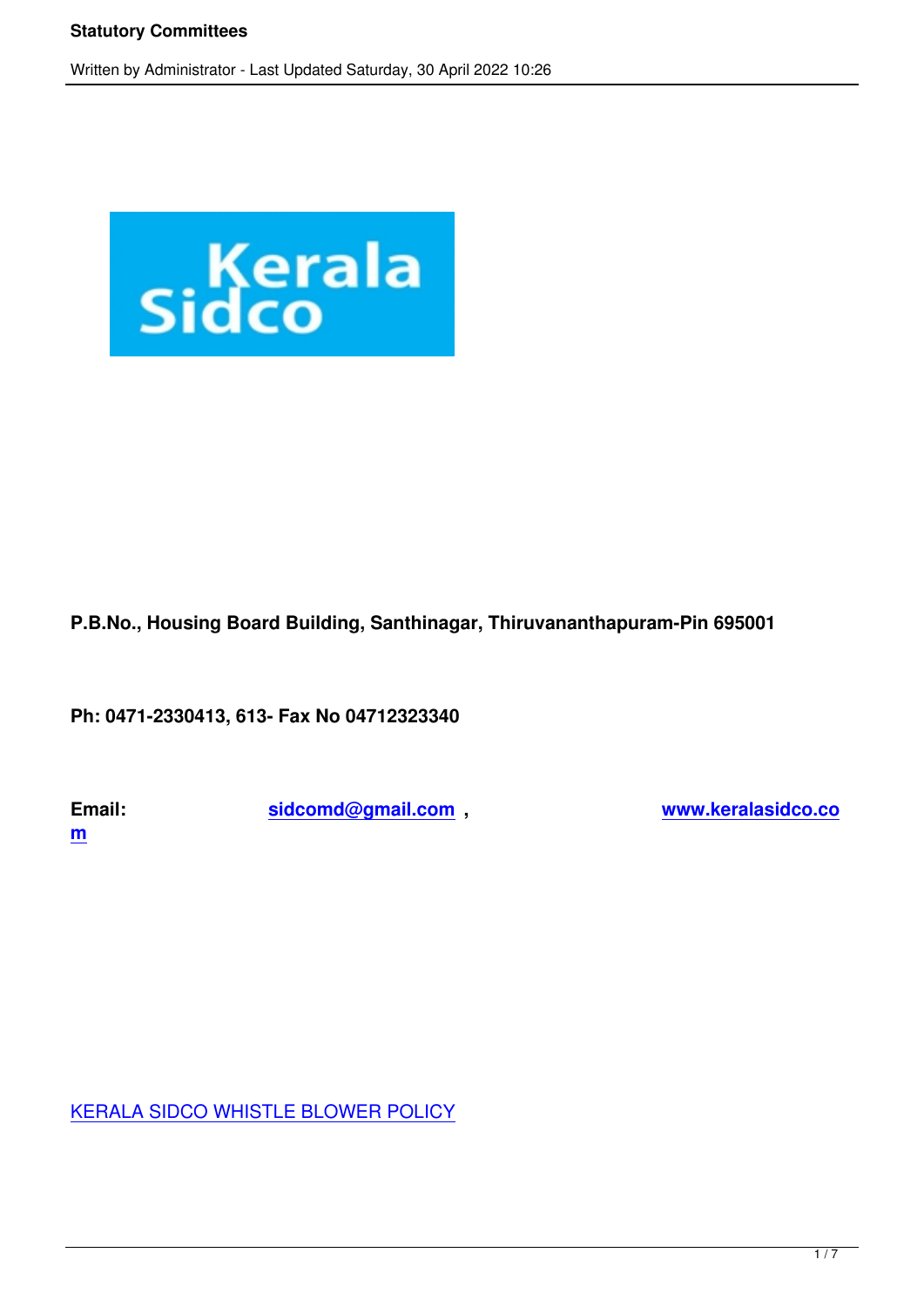In accordance with the ChO2 VR No.367/202054644 Drivetale of Details and identicated rastibe Statte 2005

**OFFICERS UNDER RIGHT TO INFORMATION ACT-2005** 

**R ight to Service Act Officers**

**APPELLATE AUTHORITY**

**Administrative Officer**

**State Appellate Authority**

Kerala Small Industries Development Corporation Limited

**Housing Board Buildings, Santhi Nagar- PIN 695001**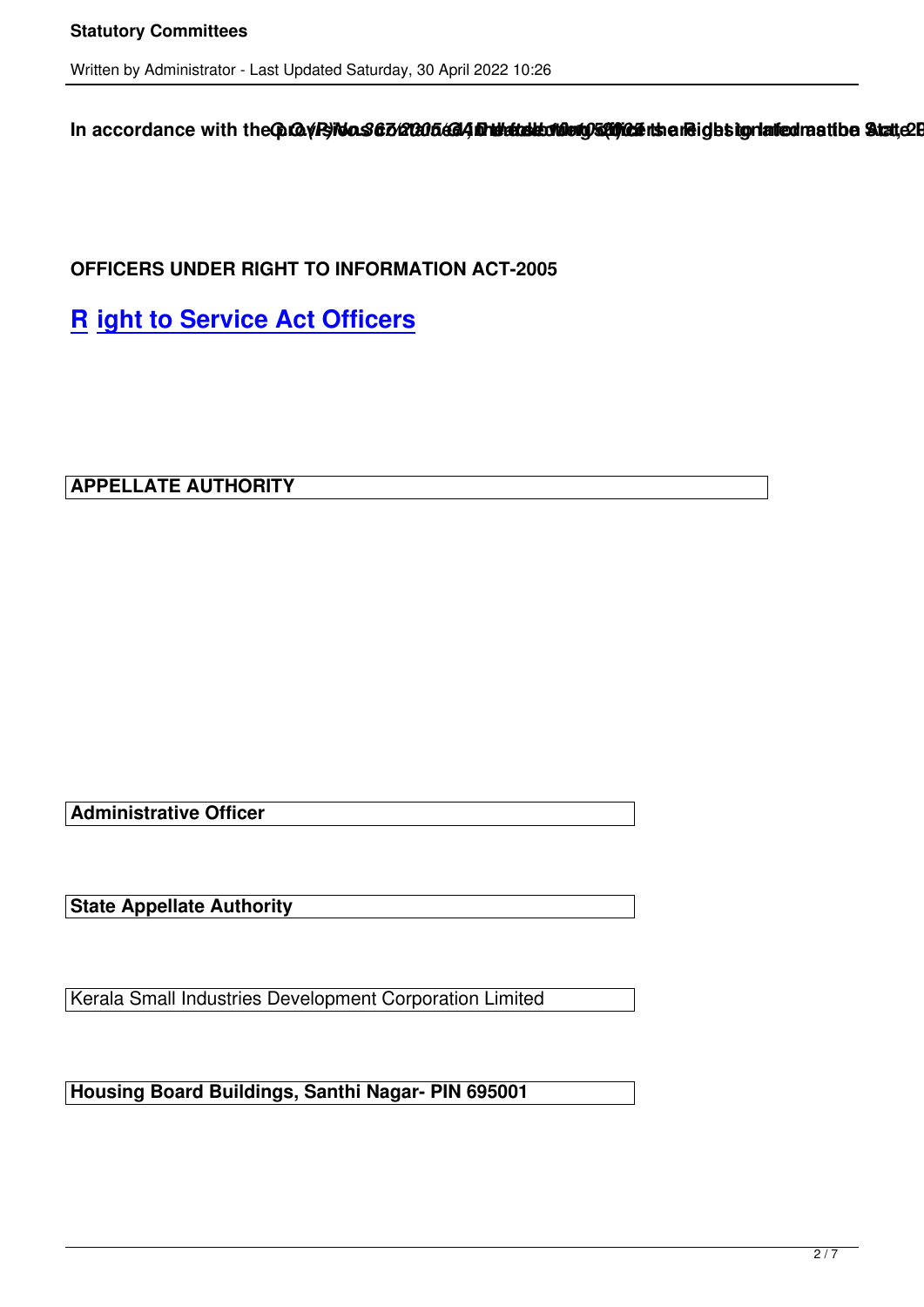#### **Statutory Committees**

Written by Administrator - Last Updated Saturday, 30 April 2022 10:26

**Thiruvananthapuram- PH:- 04712330615**

**email:sidcomdsoffice@gmail.com**

**CMO Portal Charge Officer**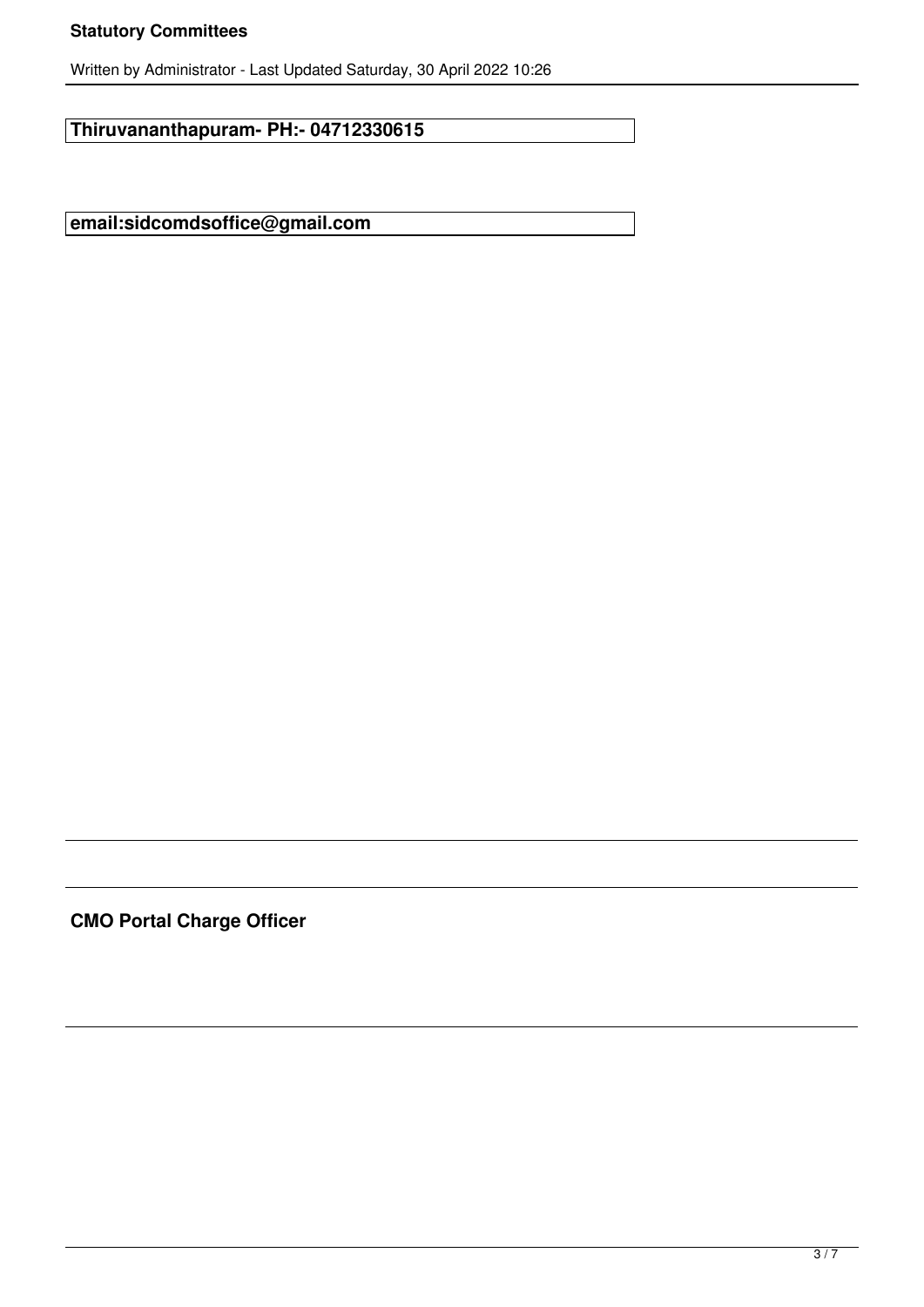**Sri. Anilkumar P.S**

 **Under Secretary to Government**

### **Administrative Officer**

Kerala Small Industries Development Corporation Limited

 **Housing Board Buildings, Santhi Nagar,**

 **Thiruvananthapuram- PIN 695001**

 **PH:- 04712330614**

 **email:personalsidco@gmail.com**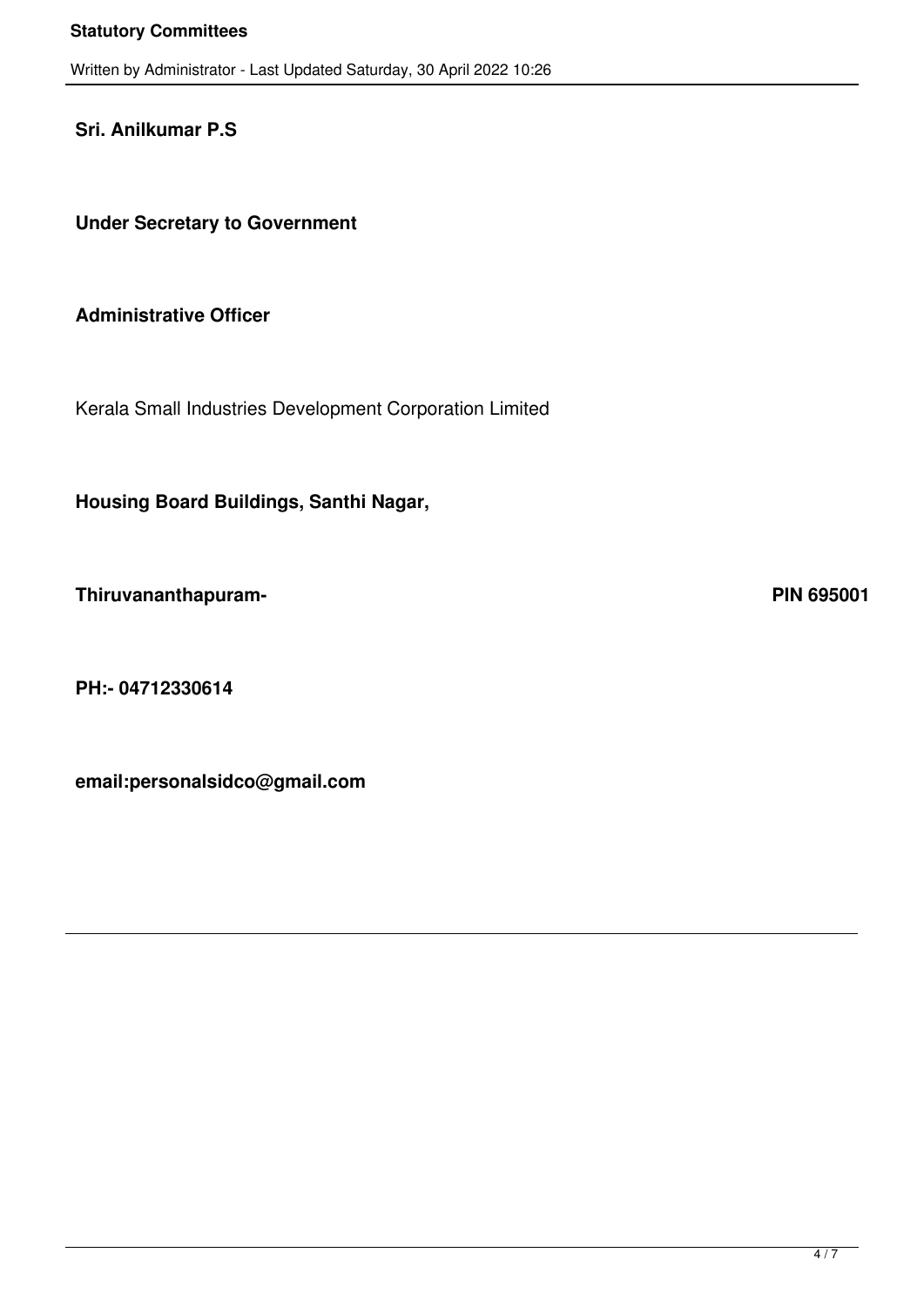# **State Public Information Officer**

Smt. Sreekala

**Senior Superintendent**

Kerala Small Industries Development Corporation Limited

**Housing Board Buildings, Santhi Nagar- PIN 695001**

**Thiruvananthapuram- PH:- 04712330613**

**Assistant Public Information Officer**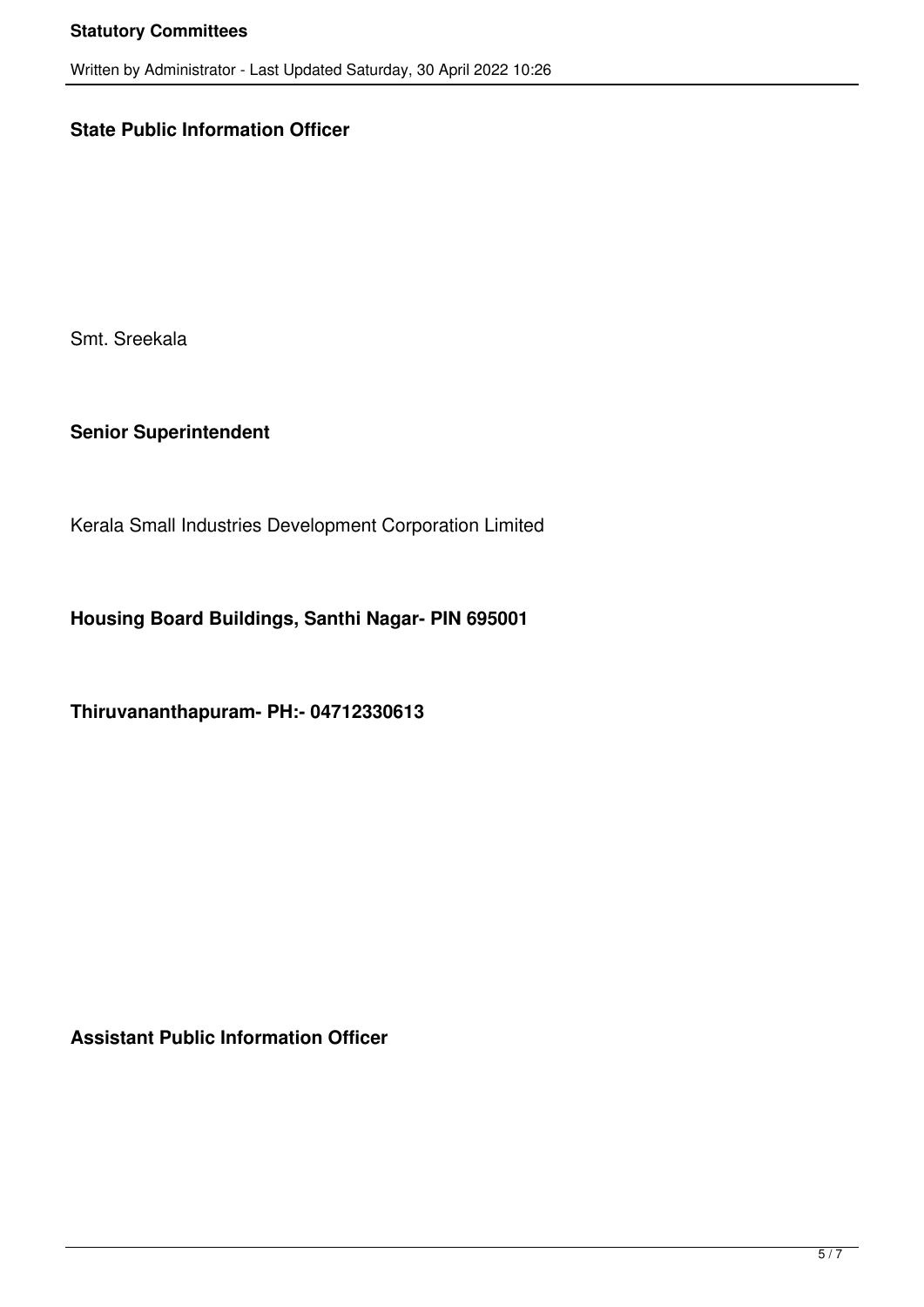#### **Smt Mariyam Nazreen**

L D Clerk

#### **Kerala Small Industries Development Corporation Limited**

**Housing Board Buildings, Santhi Nagar – PIN 695001**

**Thiruvananthapuram- PH:- 04712330613, 04712330614**